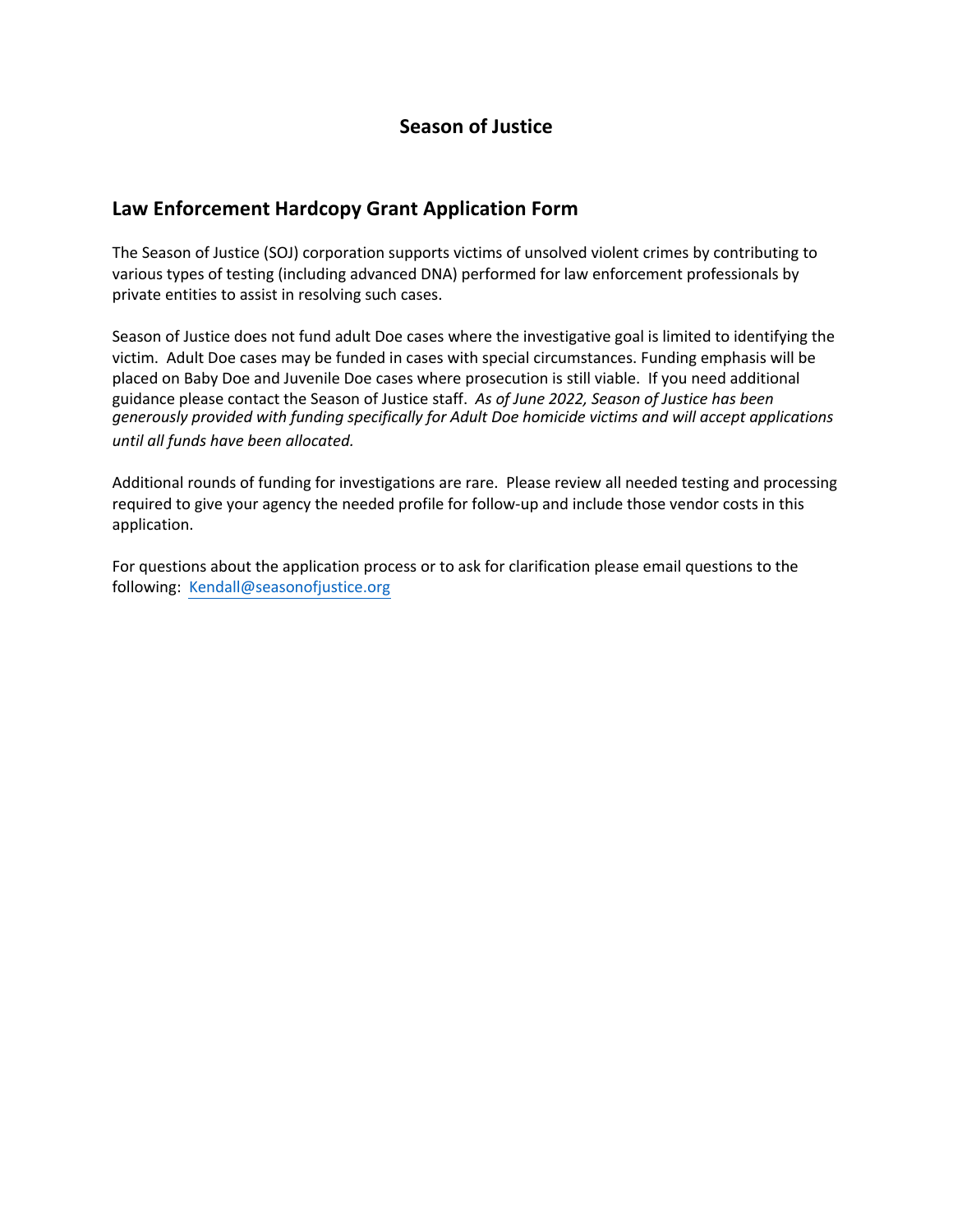Fill out the form below only if you have jurisdiction over this investigation and are applying for funding. *All fields below are required to process grant applications.* 

## **1. General Information**

#### *1.1 Applicant's Information*

| Applicant's Name                                                                                                                                                             |            |     |
|------------------------------------------------------------------------------------------------------------------------------------------------------------------------------|------------|-----|
| Applicant's Email                                                                                                                                                            |            |     |
| Applicant's Phone Number                                                                                                                                                     |            |     |
| Applicant's Title/Position in Agency                                                                                                                                         |            |     |
| <b>Applicant/Agency Mailing Address:</b>                                                                                                                                     |            |     |
| Applicant's Supervisor's Name                                                                                                                                                |            |     |
| Supervisor's Phone Number                                                                                                                                                    |            |     |
| How did you hear about Season of Justice?                                                                                                                                    |            |     |
| Has your agency had a grant funded by Season of Justice in the past?<br>(Note, having a case funded in the past will not reduce the chance for this<br>applications funding) | <b>YES</b> | NO. |
| <b>Previous Victim Name</b>                                                                                                                                                  |            |     |
| 1.2 Agency Resources<br>Does the investigating agency have a dedicated cold case squad?                                                                                      | YES        | NO. |
| If not, is there currently an assigned investigator reviewing this<br>investigation?                                                                                         |            |     |
| Does the investigating agency have a budget for DNA testing related to cold<br>case investigations?                                                                          |            |     |
| Does the investigating agency have alloted funds for testing in this case?<br>If yes, please list max amount of available funds:                                             |            |     |
| If yes, will the agency accept a matching grant (50/50) for this case?                                                                                                       |            |     |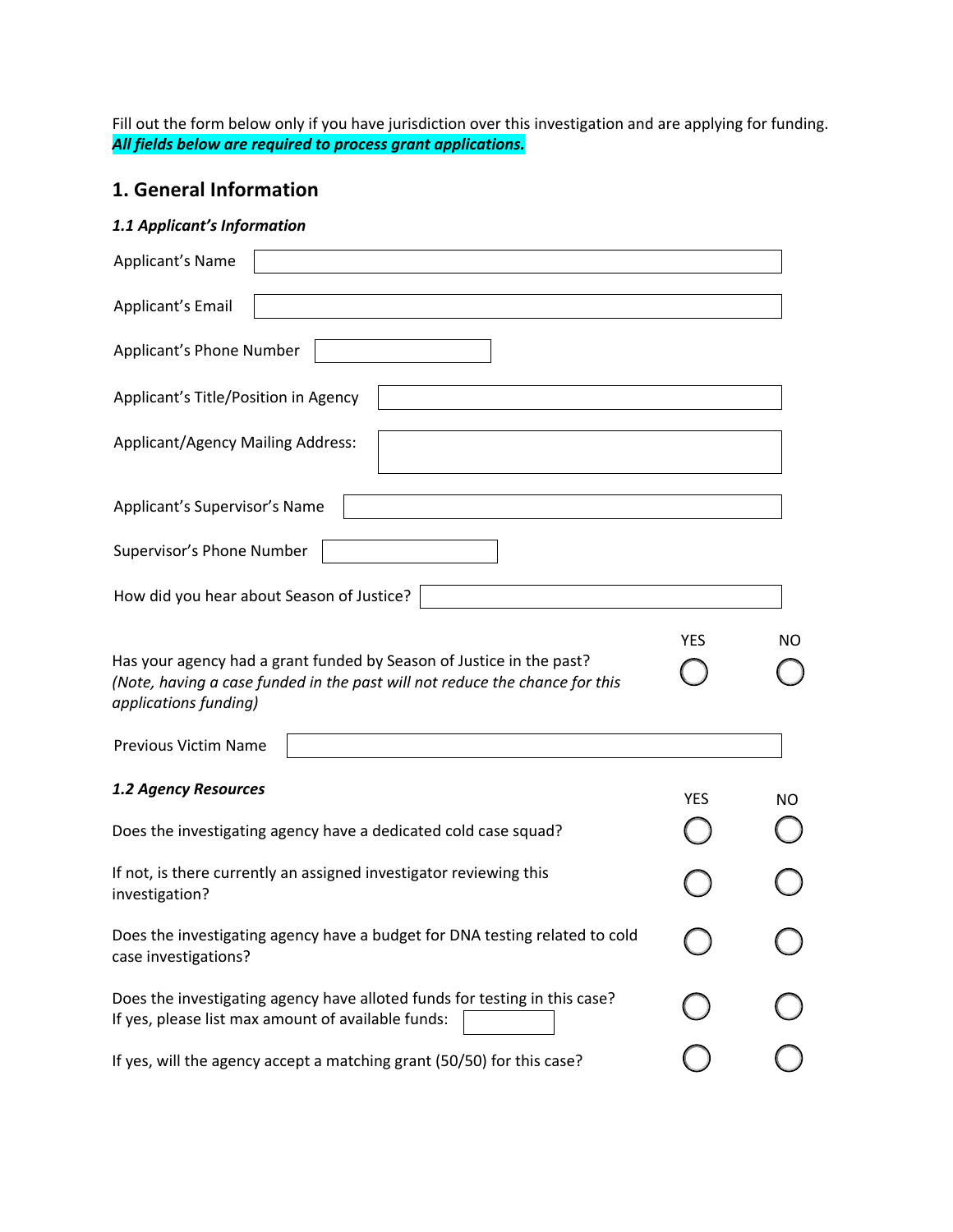|                                                                                                                                                                                               | <b>YES</b> | <b>NO</b> |
|-----------------------------------------------------------------------------------------------------------------------------------------------------------------------------------------------|------------|-----------|
| If the agency does not have the funds for a matching grant, are they willing<br>to accept a set amount from Season of Justice and then apply their<br>available funds for this investigation? |            |           |
| Has the local prosecuting authority been informed that an outside vendor<br>(lab) may be hired for this investigation?                                                                        |            |           |
| Has the agency of jurisdiction informed the local/state/regional forensics<br>lab that an outside vendor (lab) is being considered for this investigation?                                    |            |           |
| Is this case still prosecutable under your state's statutes and local standard<br>operating procedures?                                                                                       |            |           |
| Are all major witnesses still alive and willing to testify?                                                                                                                                   |            |           |
| If no, please explain:                                                                                                                                                                        |            |           |
|                                                                                                                                                                                               |            |           |

#### *1.3 Unit/Lead Investigator Information*

| Current Investigator's Name                                                                |            |           |  |
|--------------------------------------------------------------------------------------------|------------|-----------|--|
| Current Investigator's Phone Number                                                        |            |           |  |
| Current Investigator's Email Address                                                       |            |           |  |
| Agency/Department with current jurisdiction                                                |            |           |  |
|                                                                                            | <b>YES</b> | <b>NO</b> |  |
| Is this the original investigative agency?                                                 |            |           |  |
| If no, name of the original investigative agency                                           |            |           |  |
|                                                                                            | <b>YES</b> | NO.       |  |
| Has the agency/investigator applied any solvability rating system to the<br>investigation? |            |           |  |
| If yes, what rating system, and what was the score/rating?                                 |            |           |  |
|                                                                                            |            |           |  |
|                                                                                            |            |           |  |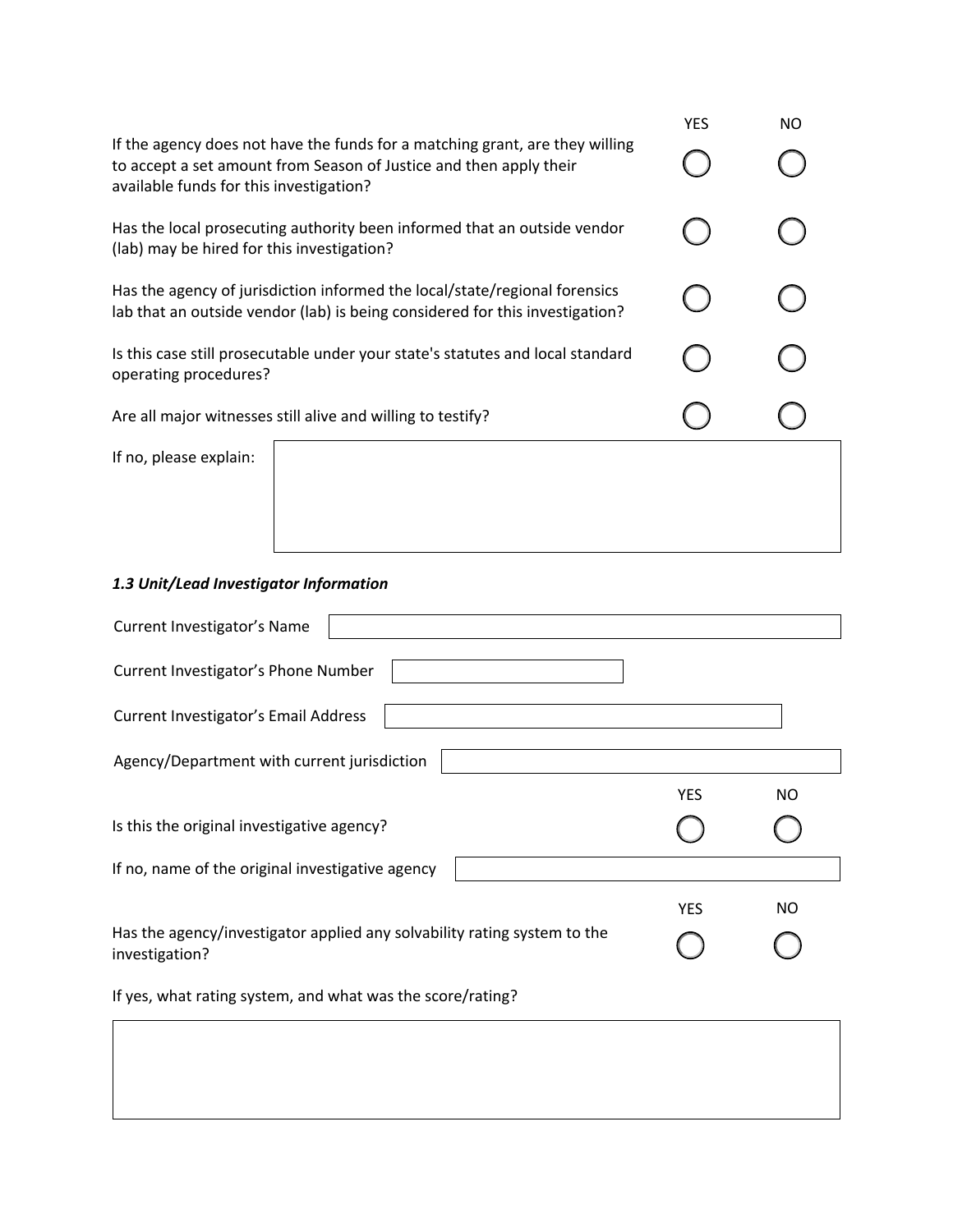# **2. Case Information**

#### *2.1. Victim Information*

| Victim's Name (Last, First)                                                                                          |            |           |
|----------------------------------------------------------------------------------------------------------------------|------------|-----------|
| Race/Ethnicity<br>Gender                                                                                             |            |           |
| Age at time of death<br>Cause of Death                                                                               |            |           |
| Date of incident (mm/dd/yyyy)                                                                                        |            |           |
| Is a photograph of the victim available?                                                                             | <b>YES</b> | <b>NO</b> |
| Is this a Doe case?                                                                                                  |            |           |
| If yes, has the Doe case been entered into NamUS?<br>NamUS Case Number:                                              |            |           |
| Is this a child Doe case?                                                                                            |            |           |
| If yes, has the Doe case been entered into the NCMEC database?<br><b>NCMEC Ref. Number:</b>                          |            |           |
| 2.2 Evidence                                                                                                         | <b>YES</b> | <b>NO</b> |
| Is there a person of interest in this case?                                                                          |            |           |
| If yes, do you have a DNA sample from them?                                                                          |            |           |
| If a person of interest exists, are they still alive?<br>Age:                                                        |            |           |
| Has suspect DNA been entered into CODIS?                                                                             |            |           |
| Has suspect DNA been identified?                                                                                     |            |           |
| Is there untested suspect DNA?                                                                                       |            |           |
| Is there viable evidence that has not been tested for suspect DNA?                                                   |            |           |
| Would this grant be used to retest evidence using new technology not<br>available during the original investigation? |            |           |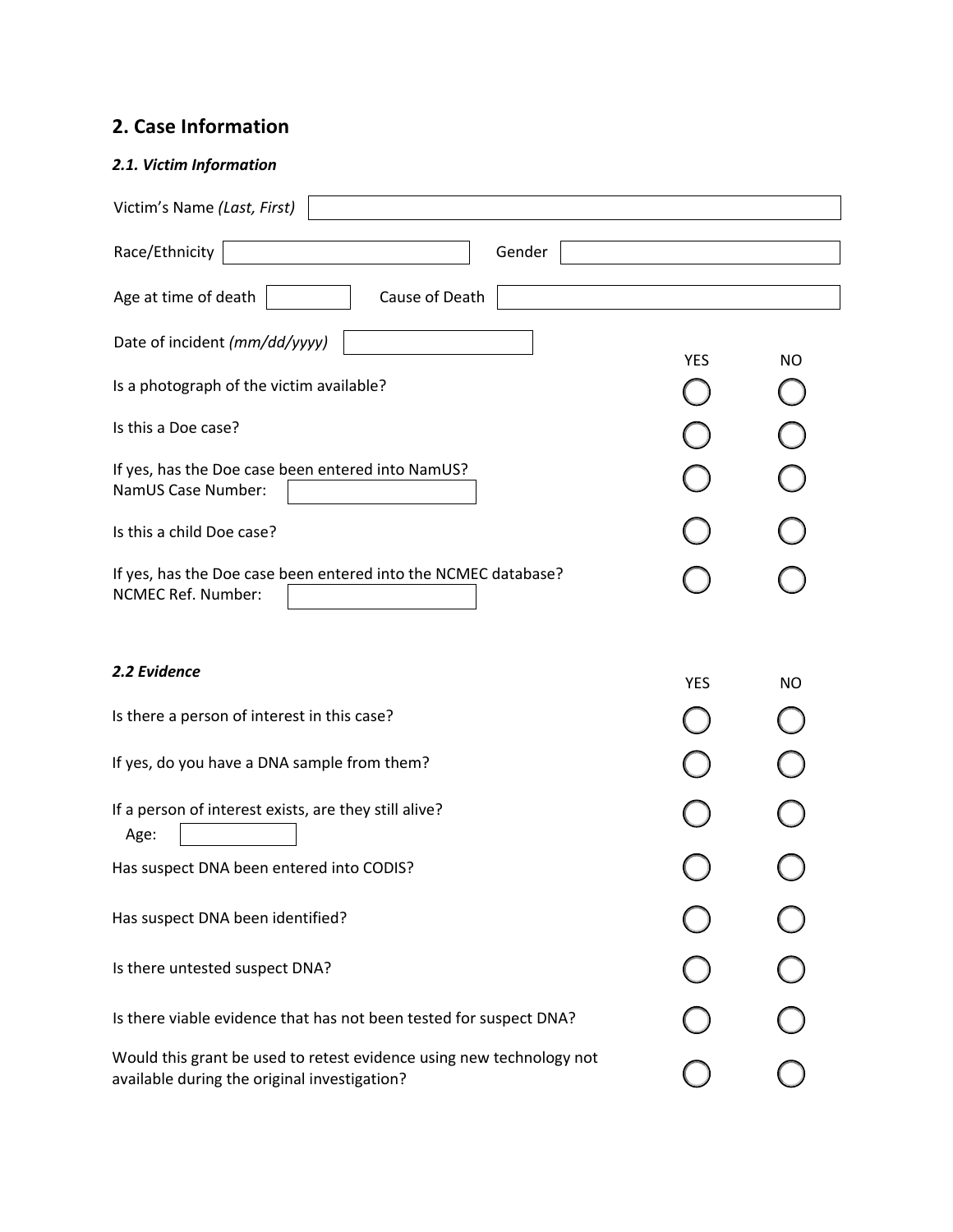If yes, please provide additional details on what evidence will be retested:

Please list the types of testing and/or services you are requesting:

How do you believe this funding and the testing/services listed above will help in this investigation?

#### *2.3 Case Summary*

Using the attached Case Summary page, please give enough information to allow our Board of Directors to make an informed decision related to the investigation and the funds needed to assist with funds needed to assist with advanced testing/genealogy services. You do not have to release any confidential information unless it would help explain the need or urgency for the grant. *Any information provided during the grant application process will be kept confidential and only be seen by the Season of Justice Staff and Board of Directors.*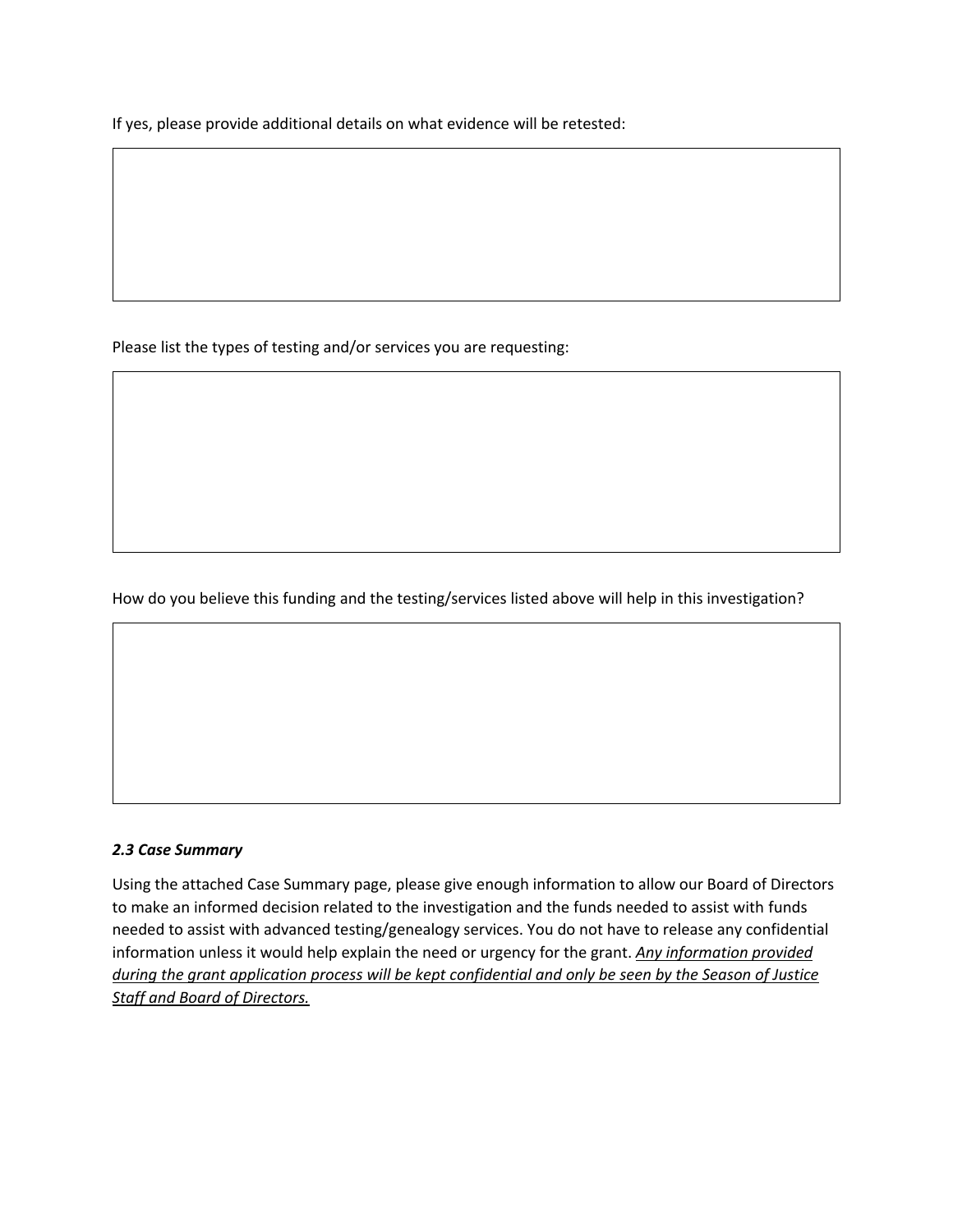# **3. Vendor/Quote Information**

### *3.1 Vendor Information*

| <b>Contact Person</b>                                                                                                  |                         |  |
|------------------------------------------------------------------------------------------------------------------------|-------------------------|--|
| Phone<br>Email                                                                                                         |                         |  |
| Has the investigating agency used this vendor in the past?                                                             | <b>YES</b><br>NO.       |  |
| 3.2 Quote Information                                                                                                  |                         |  |
|                                                                                                                        | <b>YES</b><br><b>NO</b> |  |
| Has the vendor provided a quote?                                                                                       |                         |  |
| Does the quote list all testing and services expected to be funded by this<br>grant?                                   |                         |  |
| Does your agency anticipate requesting any additional funding related to<br>the services and fees listed in the quote? |                         |  |

Please provide any additional information you believe might be helpful to our Board of Directors for grant consideration.